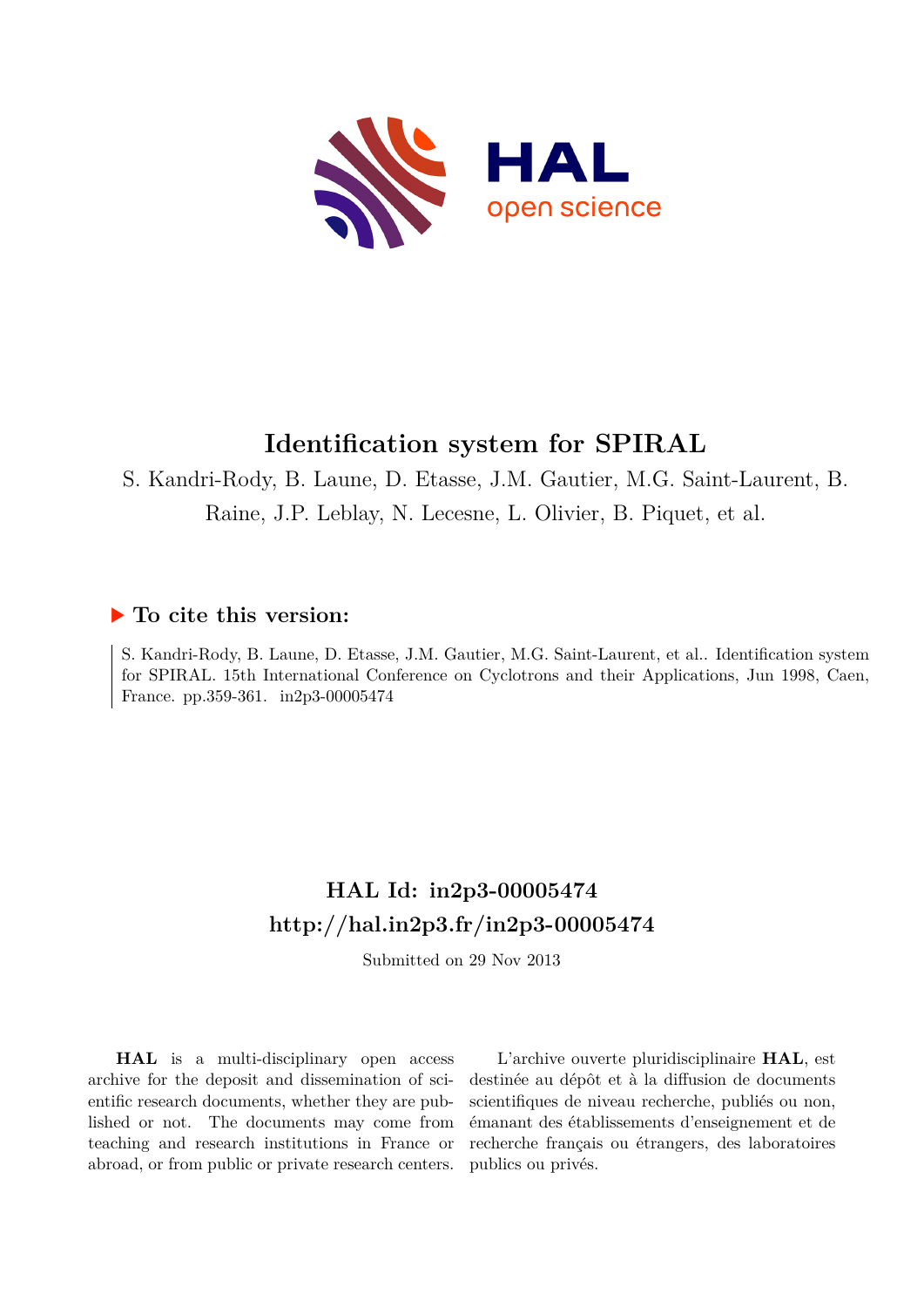# IDENTIFICATION SYSTEM FOR SPIRAL

# S. KANDRI-RODY<sup>1</sup>, B. LAUNÉ

# Institut de Physique Nucleaire (CNRS/lN2P3), 91406 Orsay Cedex, France <sup>1</sup>Université CHOUAIB DOUKKALI, Faculté des sciences BP 20, EL JADIDA 24000 Morocco

#### D. ETASSE , I.-M. GAUTIER

Laboratoire de Physique Corpusculaire (CNRS/lN2P3), ISMRA, 14050 Caen Cedex, France

# M.-G. SAINT-LAURENT, B. RAINE, I.-P. LEBLAY, N. LECESNE, L. OLIVIER, B. PIQUET, A.C. C. VILLARI, G. WITTWER

GANIL (CEA/DSM, CNRS/lN2P3), 14076 Caen Cedex 5, France

An identification station, to measure the on line production rate of the radioactive ions out of the target and source of SPIRAL ( on Line System for Producing Accelered Radioactive Ions ) project, is being installed in the injection line of the ClME ( Cyclotron for Medium Energy ) cyclotron. The production rate is deduced via the radioactive decay of the nucleus in detecting a characteristic  $\gamma$ -ray and, if necessary, verifying the half-life associated. The goal is to enable a non-specialist to use the station as a regular diagnostic tool. A detailed description of the device is presented, including the associated detectors and the software.

#### **1 Introduction**

The SPIRAL project [1] at GANIL is a Radioactive Ion Beam (R.LB) facility which will provide the production and acceleration of the nuclei in the energy range of 1.7A to 25A MeV. **In** order to identify unambiguously the radioactive element produced in the production cave [2] before its acceleration, an identification station is being installed in the injection line the cyclotron. The schematic view of the low energy beam line is shown in figure 1.



Figure I : schematic view of low energy beam line.

The identification system identifies the radioactive nuclei produced and provides their productions rate. The user gives his own choice nucleus to have the information of its production rate and those of its parent and pollutants . These informations are particularly important for the cyclotron downstream regulation [3] prior to the acceleration.

The identification method is based on the measurement of the radioactive properties: either direct method or through controlling the half-life of the nucleus. A faraday cup placed just upstream the system can count for the overall current, including stable nuclei. The minimum detectable current in this case is of the order of several Pico Amperes.

#### 2 **General description:**

The beam is deviated either to the identification line or to ClME cyclotron (<< dipole pulse» in figure 1). The upstream fast chopper ( «HACHI » in figure 1) allows to stop the beam far of the detection. These two systems allow to generate the time structure necessary for different types radioactivity measurements. The modes used are:

SPIRAL source regulation: the beam is switched to the low energy detection permanently by the deviator. The radioactivity will be detected:

a) either by collecting simultaneously the ions on the tape (direct mode for the nuclei);

b) or after stopping the ions in the tape and stopping the beam with the chopper (chopper mode) for the nuclei which the half-life needs to be checked.

- control of beam: the beam will be switched alternately to CIME cyclotron (90% of the time for example) and to the low energy detection (10% of the time) by the deviator, the radioactivity will be detected:
- by collecting simultaneously the ions on the tape (direct mode),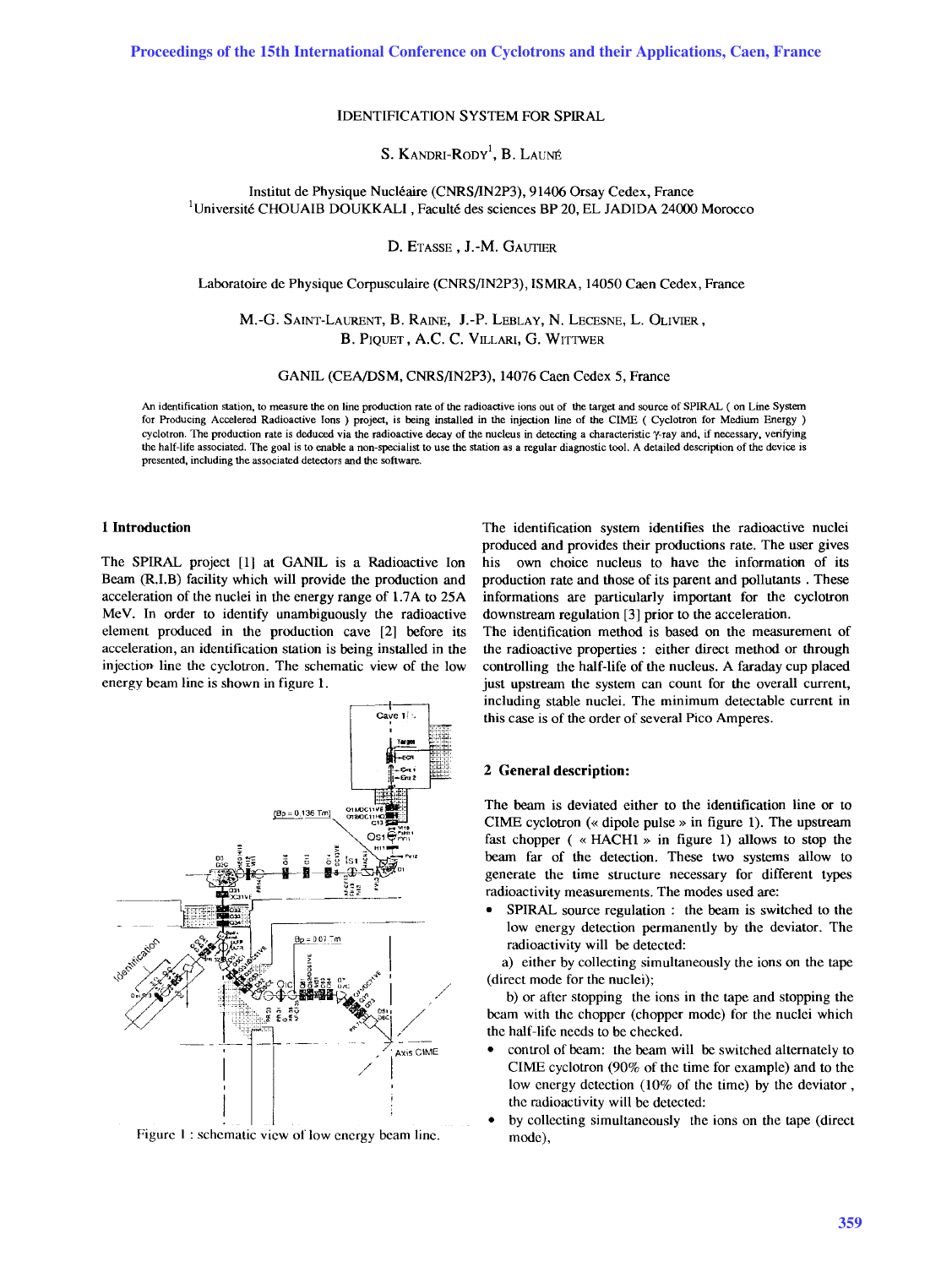| <b>Detection mode</b> | Radiation            | <b>Remark</b>                      | <b>Example</b>                                 | Half-life         |
|-----------------------|----------------------|------------------------------------|------------------------------------------------|-------------------|
| Germanium<br>direct   | v                    | characteristic of ion              | $^{11}$ <sub>Re</sub><br>$^{18}$ Ne            | 13.8s<br>1.67s    |
| Germanium<br>chopper  | $\overline{ }$       | ambiguous<br>case                  | 29 <sub>D</sub><br>$^{29}$ Al                  | 4.1s<br>$6.6$ mn  |
| Germanium<br>deviator | $\sim$               | long half-life                     | <sup>7</sup> Be                                | 53d               |
| <b>High Plastic</b>   | B.                   | no y radiation, short<br>half-life | °Не                                            | 0.806s            |
| <b>Low Plastic</b>    | B.                   | no y radiation, long half-<br>life | 32 <sub>p</sub>                                | 14d               |
| Silicon               | proton               | no y radiation                     | $\overline{\mathbf{H}_{\mathbf{A}\mathbf{r}}}$ | 0.015s            |
| Ger-Ger               |                      | coincidence                        | $76$ Kr                                        | 14.82h            |
| <b>Plastic-Ger</b>    | $\gamma$ and $\beta$ | coincidence                        | $43\text{Ar}$                                  | 5.4 <sub>mn</sub> |

#### Table 1 : Summary of different detection modes

a) after stopping the ions in the tape during the beam is switched to CIME cyclotron (deviator mode),

c) the beam chopped during the time it is deviated to the low energy detection.

The summary of the different detection modes is shown on the table I [5], [6].

# 3 **Command and control of the detection equipment:**

The system is constituted by the following devices (figure 2):

- the first chamber which allows the introduction of the profiler and supporting of the turbomolecular pump,
- the second chamber, containing the retractable faraday cup, the tape and an airlock for the introduction of a sample,
- the tape and its winder. the displacement of tape is controlled by the workstation,
- the scintillator detectors for  $\beta$  measurement,
- the silicon detector for proton measurement.



Figure 2 : schematic view of mechanical system

The system is controlled through:

- JBUS connection,
- processor
- the power modules,

These elements are linked to the station through the GANIL network [4].

#### **4 Electronic and acquisition:**

The electronic used is essentially formed by the linear and fast amplifiers, discriminators, power supplies. The used analog-digital converters have a dynamic of IOV on 16384 channels. The programming trigger module will allow to use many different trigger actions without disconnecting the cabling. The scaler modules are read by the acquisition system allowing to calculate the flow of the nuclei on line, before automatic display.

The system will be synchronized through the programming clock module which the principal functions are:

- to provide the information time for each decay,
- to manage the time of the deviator, chopper, and the synchronism between these equipments,
- to provide an waiting time in order to delay acquisition of the activity if the counting rate is too large. To provide the timing for the winding of the tape.

The data acquisition is based in the GANIL acquisition and treatment [4]. The principle of this acquisition is:

- real time data acquisition,
- control and storage data,
- visualization of results.

The data acquisition is realized through the standard VME front-end which accepts the data coding (figure 3). The control, storage and visualization of data are being realized on an ALPHA workstation with Open-VMS. The visualization of the spectra is performed using the X-Windows/MOTIF environment. In the course of data acquisition, the recovered parameters allow to calculate automatically the flow of the interest nuclei, its parent and their pollutants.

The flow is refreshed automatically each interval of time selected by the user. The treatment of the time spectrum allows to determine the half-life of the interest nucleus.